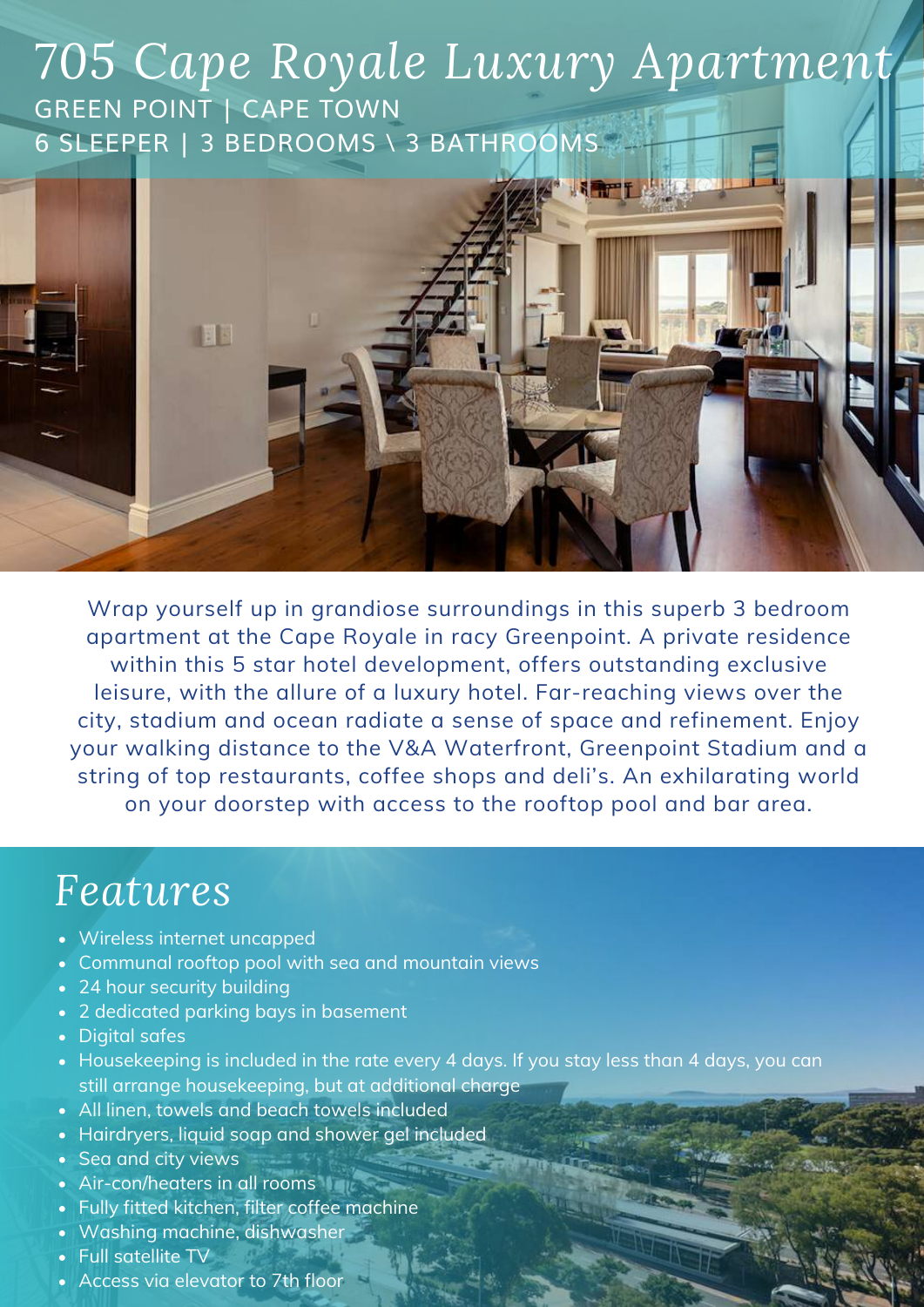

# *The Living Space*

- Plasma TV, sliding doors leading to juliette balcony with Atlantic Ocean & stadium views
- 6-seater dining table
- Fully equipped kitchen

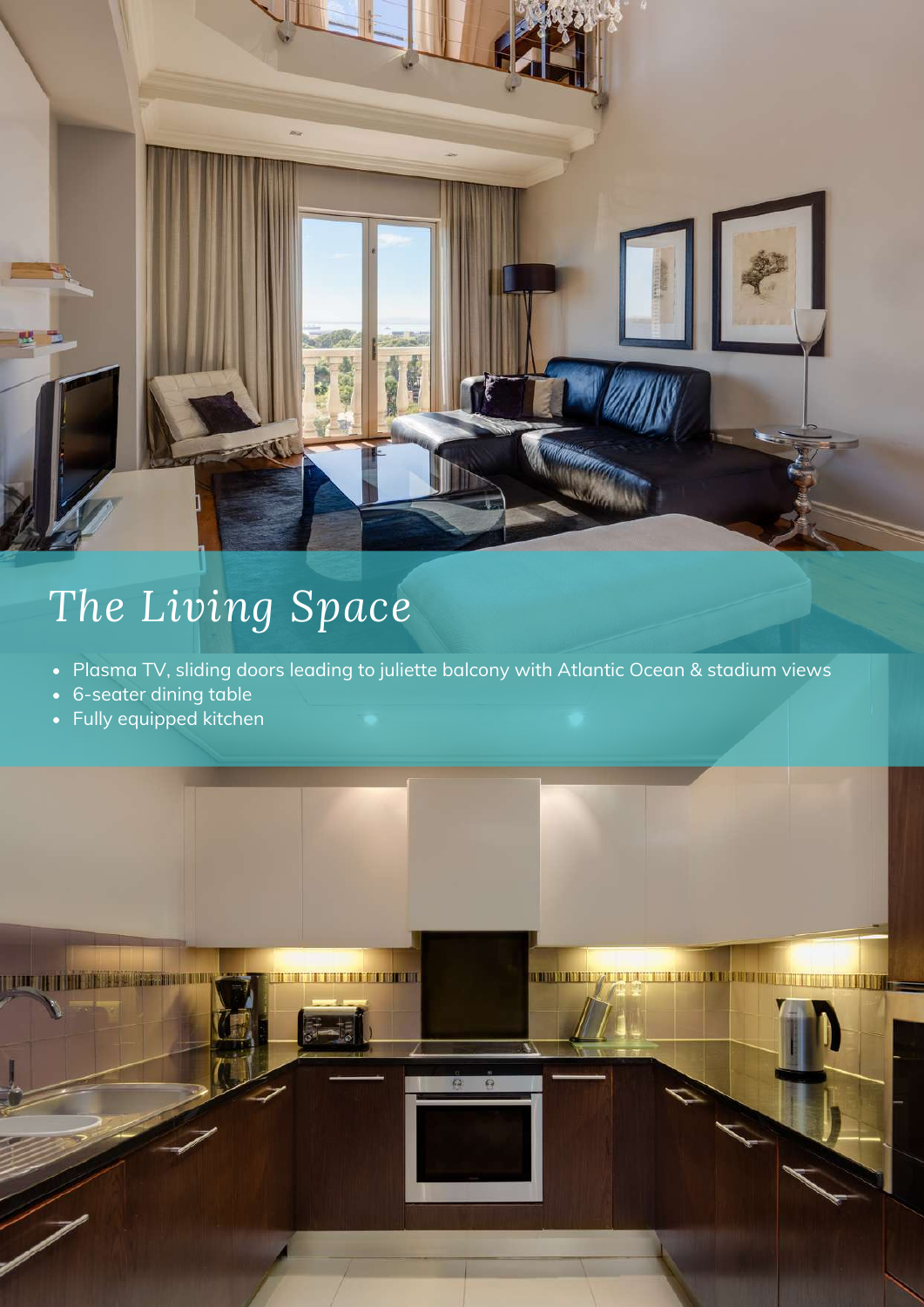## *Bedrooms & Bathrooms*

#### BEDROOM 1

- King size bed, tv, sliding doors leading to small balcony with sea views
- En-suite bathroom with bath and separate shower

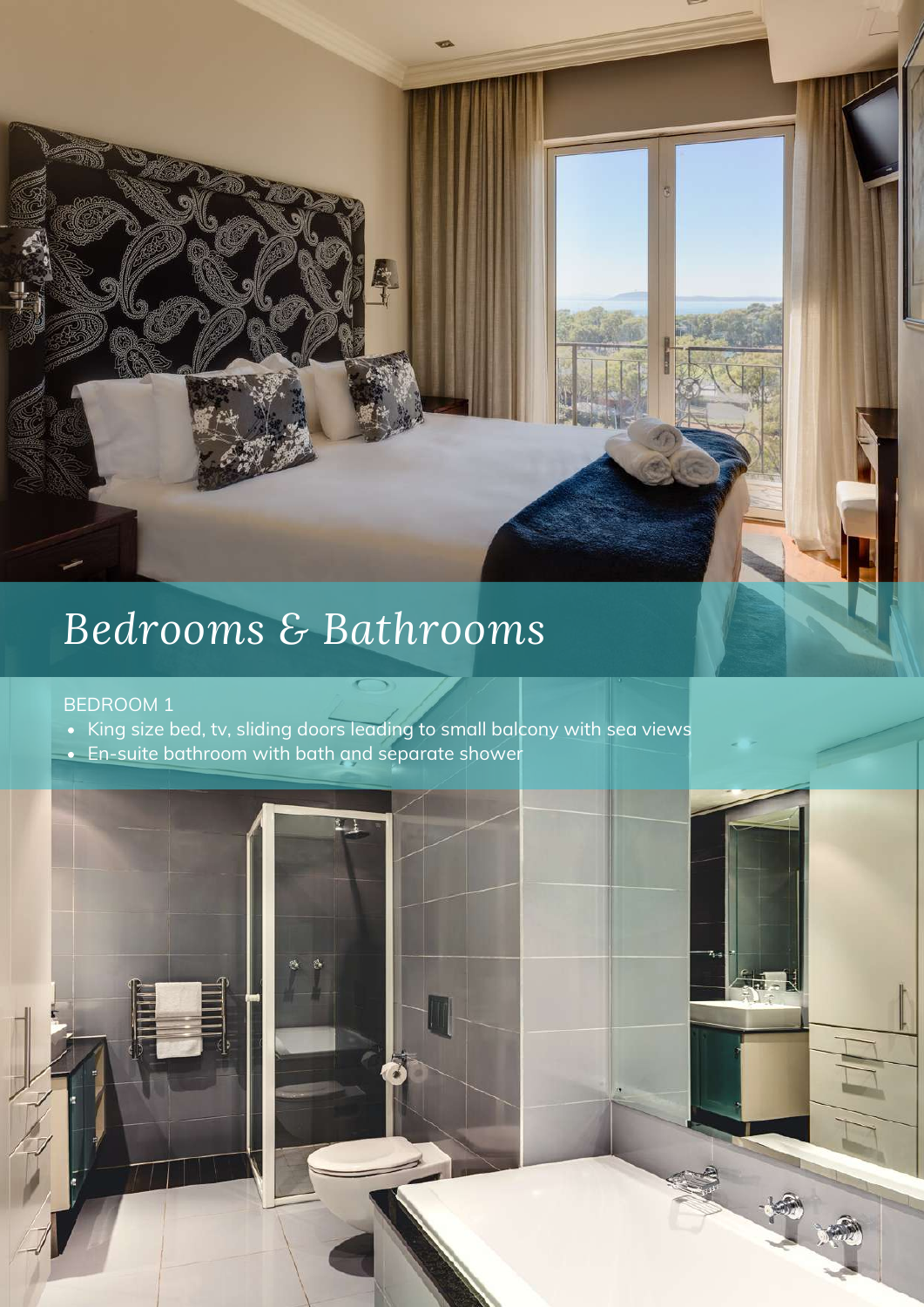

#### BEDROOM 2

- King size bed, can be converted to 2 singles on request
- En-suite with walk in shower